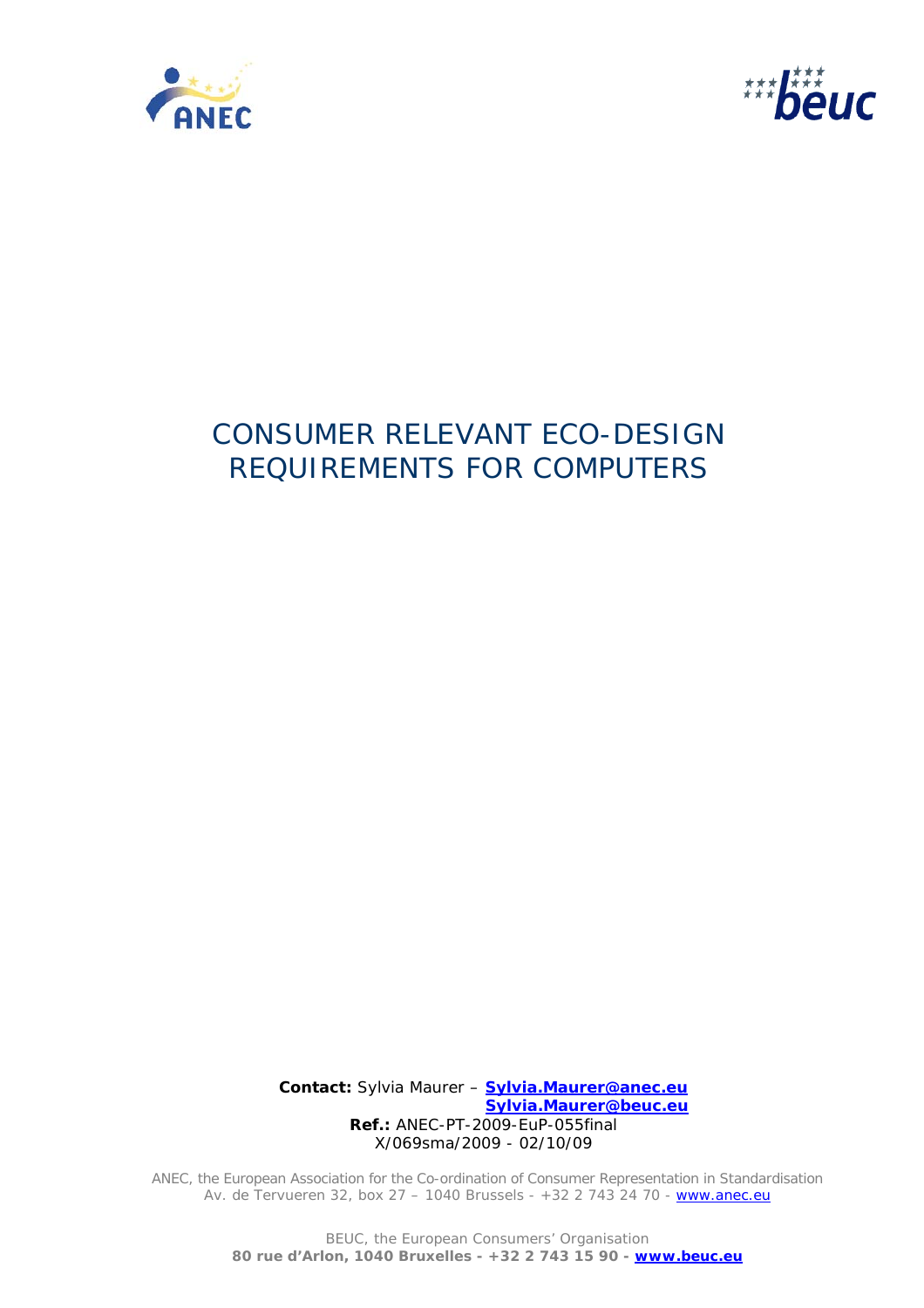



# Summary

In the context of the implementation of the Eco-design of Energy-using Products (EuP) Directive, the European Commission is proposing eco-design requirements for computers. These requirements are largely based on the Energy Star criteria.

This paper outlines the main consumer relevant issues related to the possible ecodesign requirements for computers and recommends improvement options. We F give specific, technical recommendations to increase the energy efficiency of these products and highlight the need to raise considerably the level of ambition by implementing the EnergyStar criteria 5.0 already one year after the Regulation enters into force and to set a second set of more demanding requirements for the year 2013. In addition, we call for a revision of the Regulation three years after it entered into force to take into account the rapid technological development of computers.

We ask to apply the test procedures of the Energy Star for verification purposes as the current provisions would allow for systematically exceeding the threshold values. Moreover, we propose to refer to existing Eco-label criteria for computers in the benchmarks as these schemes address environmentally relevant aspects on the basis of a life-cycle approach.

We also stress the importance of providing comparable information to consumers on the energy consumption of computers.

ANEC, the European Association for the Co-ordination of Consumer Representation in Standardisation Av. de Tervueren 32, box 27 – 1040 Brussels - +32 2 743 24 70 - www.anec.eu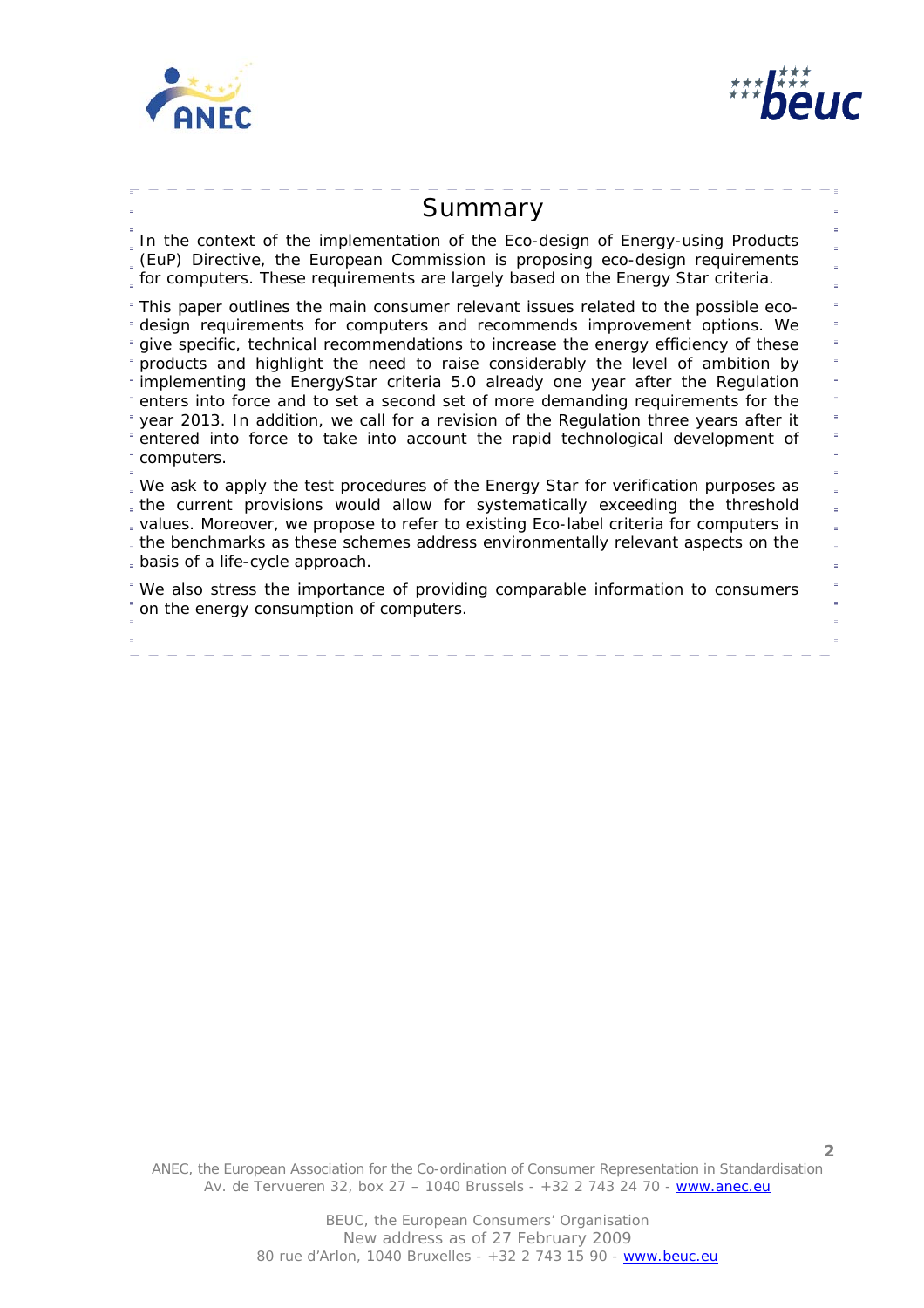



#### **Introduction**

The use of personal computers at home contributes increasingly to electricity costs for consumers as the equipment is used more frequently and combined with more and more connected appliances such as digital cameras.

On average, desktop computers consume more than three times more electricity as notebooks with comparable hard- and software configuration<sup>[1](#page-2-0)</sup>. As desktop computers make up 50 % of the European computer market and sum up to 30 million sold devices every year<sup>[2](#page-2-1)</sup>, stricter requirements will have significant positive effects for consumers and the environment. We therefore strongly welcome that the Commission will tackle desktop computers, notebook computers, integrated desktop computers, workstations and thin clients with minimum energy efficiency requirements.

In this paper, based on the Commission working document on implementing measures for ecodesign requirements for computers, we make recommendations on the consumer needs which should be taken into account when deciding on the final Implementing Measure. Our proposal addresses the scope of the measure, the revision date of the Implementing Measure, the verification procedure and the setting of benchmarks. In addition, we make recommendations how to increase the energy efficiency of computers by implementing more ambitious requirements earlier. Finally, we call for informing consumers about the energy efficiency of computers which allows for easy comparing different products at the point of sale.

#### **Docking stations should to be included into the scope**

Docking stations are equipped with an internal or external power supply and are usually always connected to the mains. Without having a hard-switch, docking stations, they consume constantly energy. As docking stations with an internal power supply are not included into the Regulation on external power supplies, we ask to include them into the scope of the Implementing Measures for computers.

# **Revision of the Implementing Measure should take place after three years**

Considering the fast technological development of computers and the various subgroups such as tablet PCs, netbooks, nettops and thin clients, a revision period for the Implementing Measure of five years seems to be quite long. Several technological developments such as solid state disks, hybrid-graphics and LEDbacklighting which will all tap significant energy efficient potentials will be available within less than five years.

In addition, energy efficiency benchmarks like those of the Energy Star are reviewed every two years. This means that the Eco-design requirements would be outdated after five years.

We therefore ask to revise the requirements for computers no later than three years after the Implementing Measure entered into force.

ł

<span id="page-2-0"></span><sup>&</sup>lt;sup>1</sup> Consumer Information Campaign EcoTopTen, www.ecotopten.de.

<span id="page-2-1"></span><sup>&</sup>lt;sup>2</sup> Preparatory Study on Computers, p. 65.

ANEC, the European Association for the Co-ordination of Consumer Representation in Standardisation Av. de Tervueren 32, box 27 – 1040 Brussels - +32 2 743 24 70 - www.anec.eu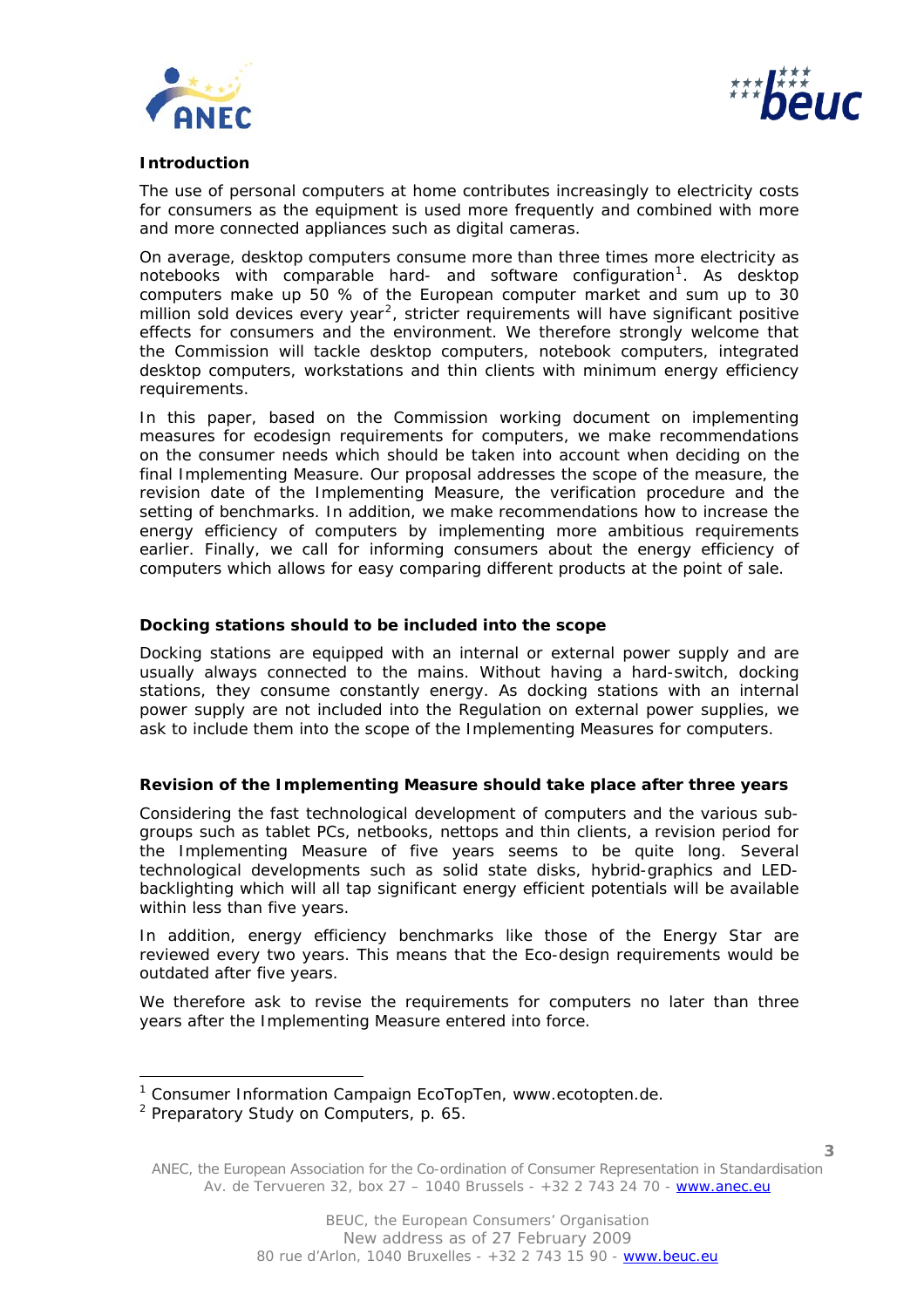

l



To allow for a quick and smooth update, we propose that producers should provide market data for computers on an ongoing basis over the three years as this would avoid conducting a new preparatory study.

# **Verification procedures should not allow for systematically exceeding threshold values**

The verification procedures as lined out in Annex II of the draft Implementing Measure specify that a model should be considered as compliant if it does not exceed the limit values by more than 10%. If the first tested model exceeds the limit value by more than 10%, three more models should be tested. In case the three latter models do not exceed the threshold values by 10% on average, the product will be considered as compliant. This specification would allow manufacturers to systematically exceed the threshold values by 10% with all units which are placed on the market.

As the proposed verification procedure is not in line with the Energy Star label test procedure, ask to replace the provisions with the following wording:

*"Initially a single unit shall be tested for verification. If the initial unit tested is less than or equal to the applicable requirement but falls within 10% of that level, one additional unit of the same model with an identical configuration must also be tested. To be considered to comply, both units must meet the maximum value of the applicable requirements."* 

# **Full life-cycle approach should be applied**

Some studies show that a life cycle energy use of a computer is dominated by production (80%) as opposed to operation (20%). For example a study for the UN University estimates that 75% of fossil fuel consumption related to PCs is related to the phase before the computer is switched on for the first time. The study further suggests that about 1.7 tonnes of raw material and water is used to manufacture one PC<sup>[3](#page-3-0)</sup>.

The draft Implementing Measure focuses exclusively on energy consumption during the use phase. Other environmental issues associated with computers such as resource efficiency during production including energy and water use, choice of materials with lower environmental impact, use of recycled materials, reduction of hazardous substances, possibilities of the extension of the use-phase, design for better recycling and re-use, packaging minimisation and waste disposal are neglected. However, we reiterate the need to address all major environmental impacts in a holistic way as part of a full life cycle approach. A limited approach which does not cover the production phase would risk to shift the environmental burden or to neglect important environmental relevant factors. We therefore criticise the approach of just setting energy-efficiency requirements in the use phase.

**4**

<span id="page-3-0"></span><sup>&</sup>lt;sup>3</sup> Cited in:<http://www.globalactionplan.org.uk/upload/resource/Full-report.pdf>

ANEC, the European Association for the Co-ordination of Consumer Representation in Standardisation Av. de Tervueren 32, box 27 – 1040 Brussels - +32 2 743 24 70 - www.anec.eu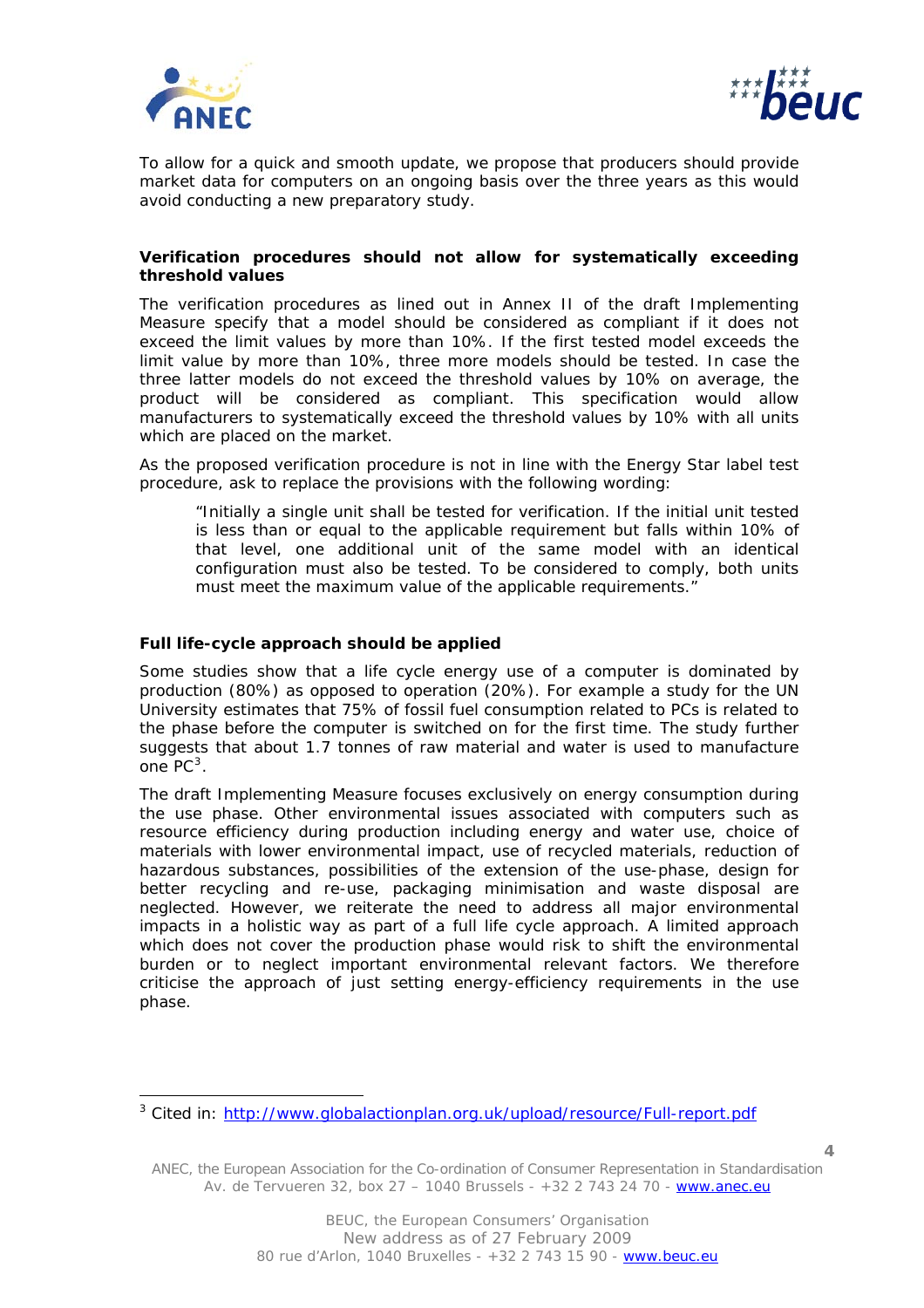

ł



#### **Benchmarks should cover all environmental relevant aspects**

We consider it important that the benchmarks in the Eco-design Implementing Measure outline the full improvement potential for computers based on a life-cycle approach. Therefore benchmarks should not only refer to energy efficiency but also to other environmental relevant aspects. We therefore propose to refer in the benchmarks to criteria of environmental excellence which are set in the EU Ecolabel, the German Blue Angel, the Austrian Eco-label, the Nordic Swan and TCO. These labelling schemes address environmental aspects of computers with indicators and thresholds on the basis of a life-cycle approach.

#### **Energy efficiency requirements should be implemented earlier**

The draft Implementing Measure bases the energy efficiency requirements on Energy Star requirements<sup>[4](#page-4-0)</sup>. Although this approach is beneficial for manufacturers as they only have to comply with one set of criteria, we see an urgent need to apply a much higher ambition level.

The German computer magazine C't tested several computers in early 2009[5](#page-4-1). At that time already 6 out of 7 computers complied with the EnergyStar 5.0 criteria. We therefore assume that at the time when the proposed tier 1 and tier 2 requirements (i.e. in the year 2011 and 2013) enter into force, almost all computers on the market would already be compliant.

Such low Ecodesign requirements in combination with a verification procedure which allows for systematically exceeding the threshold values by 10% will achieve hardly any energy efficiency gains compared to a business as usual scenario. The ambition level is therefore considered to be too low in order to ban 10-20% of the worst performing products from the market and to stimulate demand for more energy efficient appliances.

We therefore ask to drop Tier 1 requirements. Tier 2 requirements based on EnergyStar 5.0 should apply one year after the measure enters into force.

We also ask to define requirements for a second Tier which should enter into force in the year 2013. The energy efficiency requirements for a new Tier 2 should reduce the consumption levels by 20% compared to EnergyStar 5.0.

In addition, we call on the Commission to ensure that a voluntary scheme such as the Energy Star does not determine the maximum level of possible Eco-design requirements. Such an approach seems to be too restricted and could undermine the successful implementation of the Eco-design Directive.

ANEC, the European Association for the Co-ordination of Consumer Representation in Standardisation Av. de Tervueren 32, box 27 – 1040 Brussels - +32 2 743 24 70 - www.anec.eu

<span id="page-4-1"></span><span id="page-4-0"></span><sup>&</sup>lt;sup>4</sup> Tier 1 is based on Energy Star 4.0 and tier 2 is based on Energy Star 5.0. 5 [http://www.heise.de/newsticker/Energy-Star-5-0-fordert-ab-1-Juli-deutlich](http://www.heise.de/newsticker/Energy-Star-5-0-fordert-ab-1-Juli-deutlich-sparsamere-Computer--/meldung/127041)[sparsamere-Computer--/meldung/127041.](http://www.heise.de/newsticker/Energy-Star-5-0-fordert-ab-1-Juli-deutlich-sparsamere-Computer--/meldung/127041)